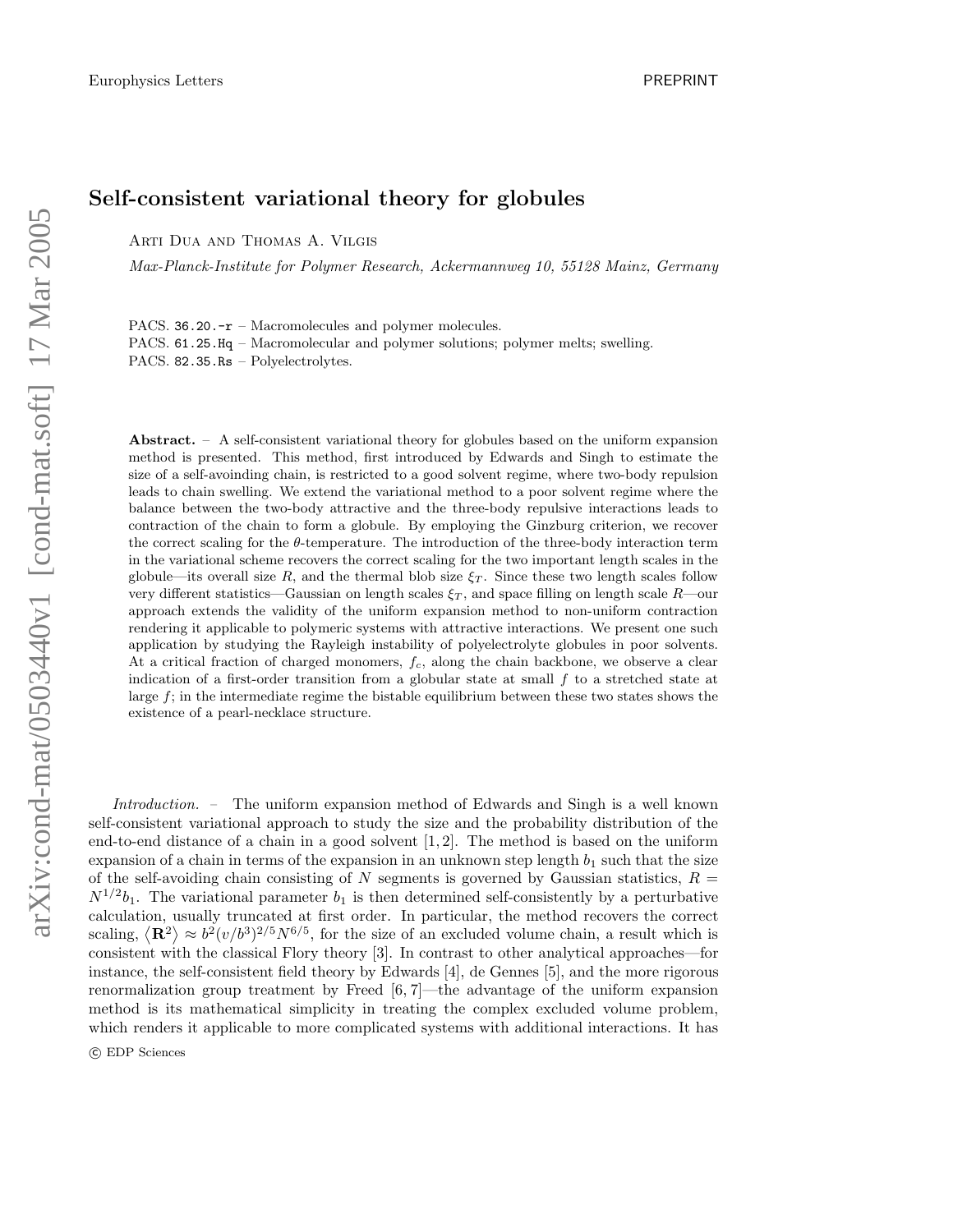$2$  EUROPHYSICS LETTERS

become a standard method in polymer physics to understand the equilibrium behaviour of wide variety of polymeric systems.

The uniform expansion method though applicable to wide variety of problems is only restricted to the behavior of polymers in a good solvent regime, where the two-body repulsive interaction swells the chain. As the temperature is reduced from the  $\Theta$  temperature to a poor solvent regime, the two-body interaction becomes attractive; therefore, any attempt to extend this approach to a poor solvent regime requires the stabilizing influence of the threebody repulsive interaction. In a simple scaling form, the free energy is given by

$$
\beta \mathcal{F} \simeq \frac{R^2}{Nb^2} - v \frac{N^2}{R^3} + w \frac{N^3}{R^6},\tag{1}
$$

where  $v \sim \tau b^3$  and  $w \sim b^6$  are the strength of the two and three body interactions respectively. The reduced temperature  $\tau$  describes the distance from the  $\Theta$  temperature, i.e.,  $\tau = |T - \Theta|/\Theta$ . Close to the  $\Theta$  temperature,  $v \approx 0$ , and the chain is essentially Gaussian,  $R \approx N^{1/2}b$ ; the Θ temperature can thus be determined by the balance of the first two terms in the above equation, which yields  $vN^2/(N^{1/2}b)^3 \approx 1$  implying  $\tau \approx N^{-1/2}$ . The latter is the Ginzburg criterion which determines the temperature at which the entropic effects (fluctuations) become less important. As the solvent quality becomes poor, the polymer conformation is determined by the balance of the two-body attraction and the three-body repulsion; the comparison of the two opposing interactions (which amounts to minimizing the above free energy with respect to  $R$  and then comparing the second and the third term) gives rise to a globular structure of size  $R \approx b\tau^{-1/3} N^{1/3}$ , where b is the step length. Thus the size of the globule depends not only on the number of segments,  $N$ , but also on the reduced temperature,  $\tau$ .

Apart from the overall size of the globule there is another important length scale in the problem—the correlation length of the density fluctuations which defines the thermal blob size  $\xi_T$  [8]. For length scales smaller than  $\xi_T$ , the chain is unaffected by the attractive interaction and essentially retains the Gaussian statistics, i.e.,  $\xi_T \approx bg_T^{-1/2}$ , where  $g_T \approx 1/\tau^2$  is the number of monomers in the thermal blob of size  $\xi_T \approx b/\tau$ . On length scales larger than  $\xi_T$ the chain begins to feel the attractive influence of the two-body interaction and the thermal blobs are space filling, that is,  $\rho \xi_T^3 \approx 1$ ; the overall size of the globule is given by  $R \approx \xi_T n_T^{1/3}$ , where  $n_T = N/g_T$  is the number of thermal blobs in a globule. In contrast to the "uniform" expansion in a good solvent regime, the presence of the two different length scales in a globule require a "non-uniform" contraction of the Gaussian chain. In what follows we extend this variational method to a poor solvent regime by including the repulsive three-body interaction along with the attractive two-body interaction term.

Let us first review some of the main results of the uniform expansion method, which is essentially based on defining a new step length,  $b_1 \gg b$ , such that the mean square end-to-end distance of the chain in presence of the excluded volume is Gaussian and is governed by  $\langle \mathbf{R}^2 \rangle =$  $Nb_1^2$ . This condition amounts to replacing the original Hamiltonian  $\mathcal{H}_0 = \frac{3}{2b^2} \int_0^N ds \dot{\mathbf{r}}(s)^2$  with the reference Hamiltonian  $\mathcal{H}_1 = \frac{3}{2b_1^2} \int_0^N ds \dot{\mathbf{r}}(s)^2$ . This step can easily be carried out by adding and subtracting  $H_1$  from  $H_0$  to give the following expression for the mean square end-to-end distance:

$$
\langle \mathbf{R}^2 \rangle = \frac{\int \mathcal{D}[r(s)] \mathbf{R}^2 \exp[-(\mathcal{H}_1 + (\mathcal{H}_0 - \mathcal{H}_1) + \mathcal{H}_2)]}{\int \mathcal{D}[r(s)] \exp[-(\mathcal{H}_1 + (\mathcal{H}_0 - \mathcal{H}_1) + \mathcal{H}_2)]},
$$
\n(2)

where  $\mathcal{H}_2 = \frac{|v|}{2}$  $\frac{v}{2} \int_0^N ds \int_0^N ds' \delta[\mathbf{r}(s) - \mathbf{r}(s')]$  represents the two-body interaction, and  $v = \tau b^3$  is the strength of the interaction. The idea is to expand  $\langle \mathbf{R}^2 \rangle$  in a perturbative series about the reference Hamiltonian  $\mathcal{H}_1$  such that to the first order correction in v one obtains the following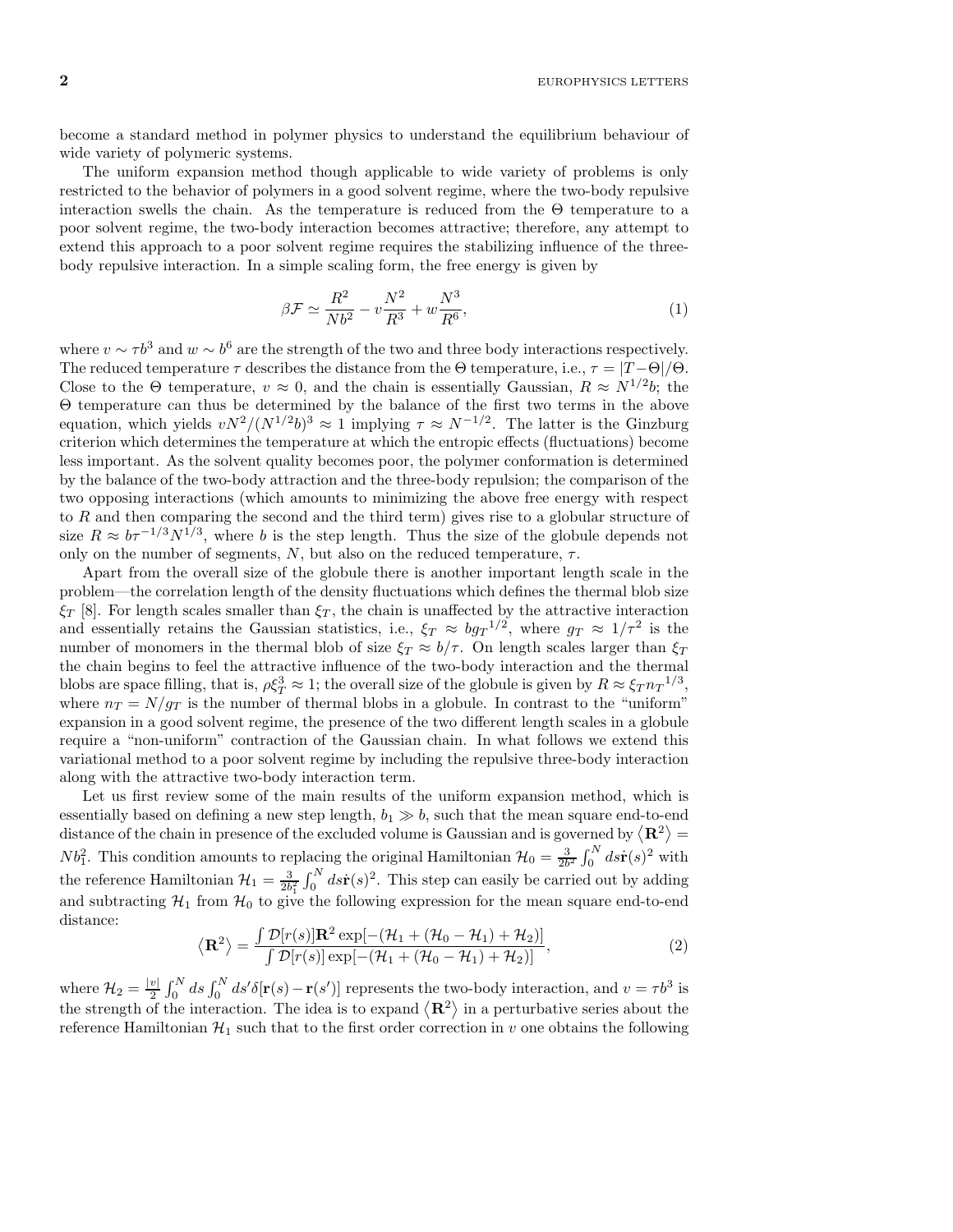variational equation for the unknown parameter  $b_1$ :

$$
\left\langle \mathbf{R}^2 \right\rangle_1 \left\langle \mathcal{H}_0 - \mathcal{H}_1 + \mathcal{H}_2 \right\rangle_1 - \left\langle \mathbf{R}^2 (\mathcal{H}_0 - \mathcal{H}_1 + \mathcal{H}_2) \right\rangle_1 = 0, \tag{3}
$$

where  $\langle \cdots \rangle$  denotes the average with respect to the probability distribution

$$
\mathcal{P}[\mathbf{r}(s)] \propto \exp\left[-\frac{3}{2b_1^2} \int_0^N ds \dot{\mathbf{r}}(s)^2\right].
$$

The Gaussian nature of the probability distribution makes the evaluation of the above averages simple. The details of the calculation can be found in References (1) and (2); here we simply present the result:

$$
\alpha^5 - \alpha^3 - 2v \left(\frac{6}{\pi^3}\right)^{1/2} \frac{N^{1/2}}{b^3} = 0,\tag{4}
$$

where  $\alpha = R/R_0$  is the expansion factor and  $R_0 = N^{1/2}b$ . For a swollen chain,  $\alpha \gg 1$ , the above equation can be solved to give  $R \approx |v|^{1/5} b^{2/5} N^{3/5}$ , which recovers the correct scaling for the excluded volume chain. It is interesting to note that inclusion of the higher order terms only changes the numerical factors without altering the overall structure of  $R$  [1,2].

In presence of the attractive two-body interaction term Eq. (3) has to be modified to include the effects of the three-body repulsive interaction. The resulting expression is given by

$$
\left\langle \mathbf{R}^2 \right\rangle_1 \left\langle \mathcal{H}_0 - \mathcal{H}_1 - \mathcal{H}_2 + \mathcal{H}_3 \right\rangle_1 - \left\langle \mathbf{R}^2 (\mathcal{H}_0 - \mathcal{H}_1 - \mathcal{H}_2 + \mathcal{H}_3) \right\rangle_1 = 0.
$$
 (5)

where  $w = b^6$  is the strength of the three-body interaction and

$$
\mathcal{H}_3 = \frac{w}{6} \int_0^N ds \int_0^N ds' \int_0^N ds'' \delta[\mathbf{r}(s) - \mathbf{r}(s')] \delta[\mathbf{r}(s') - \mathbf{r}(s'')].
$$

The quantity we are interested in evaluating is  $\langle \mathbf{R}^2 \rangle_1 \langle \mathcal{H}_3 \rangle_1 - \langle \mathbf{R}^2 \mathcal{H}_3 \rangle_1$ , where, as before, the average with respect to the Gaussian distribution function can easily be performed to give

$$
\langle \mathbf{R}^2 \rangle_1 \langle \mathcal{H}_3 \rangle_1 - \langle \mathbf{R}^2 \mathcal{H}_3 \rangle_1 = \frac{wb_1^4}{9(2\pi)^6} \int_0^\infty dq \int_0^\infty dk \int_0^N ds \int_0^s ds' \int_0^{s'} ds'' \quad [(s-s')^2 k^4 q^2 + (s'-s'')^2 k^2 q^4] e^{-k^2 b_1^2 (s-s')/6} e^{-q^2 b_1^2 (s'-s'')/6} . \tag{6}
$$

It is clear from the structure of the above expression that the integration over  $k$  and  $q$  followed by integrations over the internal coordinates of the chain (e.g.,  $s''$ ,  $s'$  and  $s$ ) leads to a divergence. This divergence is a common feature of excluded-volume problems in polymer physics, and has it origins in the use of delta function pseudopotentials. This divergence, though present even in the case of the two-body interaction, cancels in the overall expression for  $\langle \mathbf{R}^2 \rangle$  (see References (1) and (2) for more details). This is not the case when the three-body interaction is included, and the evaluation of above integrations turns out to be non-trivial. However, at the present level of the mean-field description, it is possible to make reasonable approximations to probe the relevant length scales in a globule.

The idea is to first evaluate the  $k$  integration in the first term and the  $q$  integration in the second term of Eq. (6) followed by integrations over the internal coordinates of the chain  $(s'', s'$  and s). This order of integration is important to be able to perform all but the last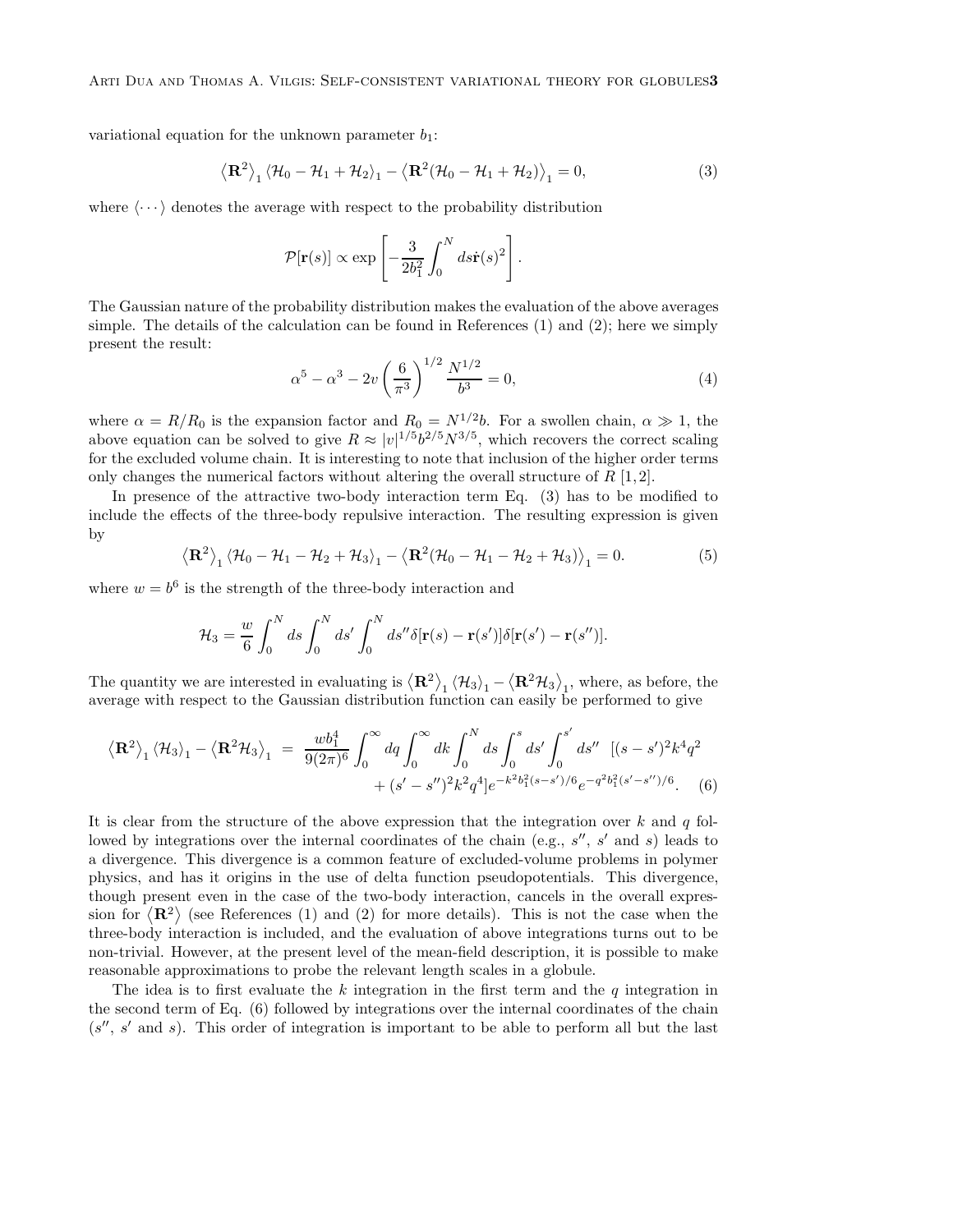$4$  EUROPHYSICS LETTERS

integration without encountering any divergence. The result of such an operation can be expressed as

$$
\left\langle \mathbf{R}^2 \right\rangle_1 \left\langle \mathcal{H}_3 \right\rangle_1 - \left\langle \mathbf{R}^2 \mathcal{H}_3 \right\rangle_1 = \frac{wN}{b_1^4} \left( \frac{81}{(2\pi)^6} \right) \left[ \left( \frac{2}{3} \right)^{3/2} \int_0^\infty dq \, N^{1/2} b_1 - \frac{\pi^{3/2}}{2} \right],\tag{7}
$$

which diverges as  $q \to \infty$ . However, within the mean-field description, the divergence can be removed by introducing an upper cut-off for the wave number  $q$ . This is not a serious approximation since density fluctuations in a globule are extremely small, and the mean-field description suffices. Thus by introducing an upper cut-off,  $q_{max} = 2\pi/\Lambda$ , one can probe the relevant length scales,  $\Lambda$ , in a globule. The result of the above integration when substituted into Eq. (5), produces the following equation for  $\alpha$ :

$$
\alpha^5 - \alpha^3 + \tau N^{1/2} - \frac{N^{1/2}b}{\alpha^2 \Lambda} = 0,
$$
\n(8)

where we have used  $v = \tau b^3$  and  $w = b^6$ . For convenience, we have ignored all the numerical coefficients. First, we begin by asking for the solution of the above equation for length scale of the size of the chain,  $\Lambda = R$ . Since the only known length scale for the average size of the chain is  $R = N^{1/2}b_1$ , it is reasonable to substitute  $\Lambda \approx N^{1/2}b_1$  into the above equation to yield

$$
\alpha^5 - \alpha^3 + \tau N^{1/2} - \frac{1}{\alpha^3} = 0.
$$
\n(9)

In presence of the attractive potential, the chain adopts a globular conformation, and entropic effects become less important. We can, therefore, use the Ginzburg criterion to estimate the Θ temperature by comparing the first term (containing effects due to entropy) with the second term (containing effects due to the attractive potential) in the above equation for the condition  $\alpha \ll 1$ . Such a comparison yields  $\tau \approx N^{-1/2}$ , a result which is consistent with the scaling analysis. The balance between the second and the third term, on the other hand, yields the size of the globule,  $R = b\tau^{-1/3} N^{1/3}$ .

Second, for length scales smaller than the size of the globule but larger than the step length b, we look for the density correlations of the order of the size of the thermal blob, i.e.,  $\Lambda \approx \xi_T$ . The substitution of the latter expression into Eq. (8) yields

$$
\alpha^5 - \alpha^3 + \tau N^{1/2} - \frac{N^{1/2}b}{\alpha^2 \xi_T} = 0.
$$
 (10)

Since the statistics inside a thermal blob is Gaussian, we determine  $\xi_T$  for the condition  $\alpha = 1$ . The latter condition produces  $\xi_T = b/\tau$ , which, as discussed in the Introduction, represents the size of the thermal blob. Moreover, the Gaussian statistics for  $\xi_T$  implies  $\xi_T = g_T^{1/2}b$ , where  $g_T$  is the number of monomers inside the thermal blob. The latter result along with  $\xi_T = b/\tau$  leads to  $g_T = 1/\tau^2$ . When the size of the thermal blob  $\xi_T$  is of the order of the step length b, we recover the condition,  $\tau \approx 1$ , defining the most compact globule of size given by  $R \approx bN^{1/3}.$ 

In contrast to the scaling theories, the present approach provides an alternative way to estimate the blob size. In presence of the repulsive three-body interaction, the resulting variational equation needs to be regularized, a requirement that leads to a nonuniform contraction of the chain. The presence of the three body interaction is, therefore, essential to compute the overall size as well as the internal structure of the globule.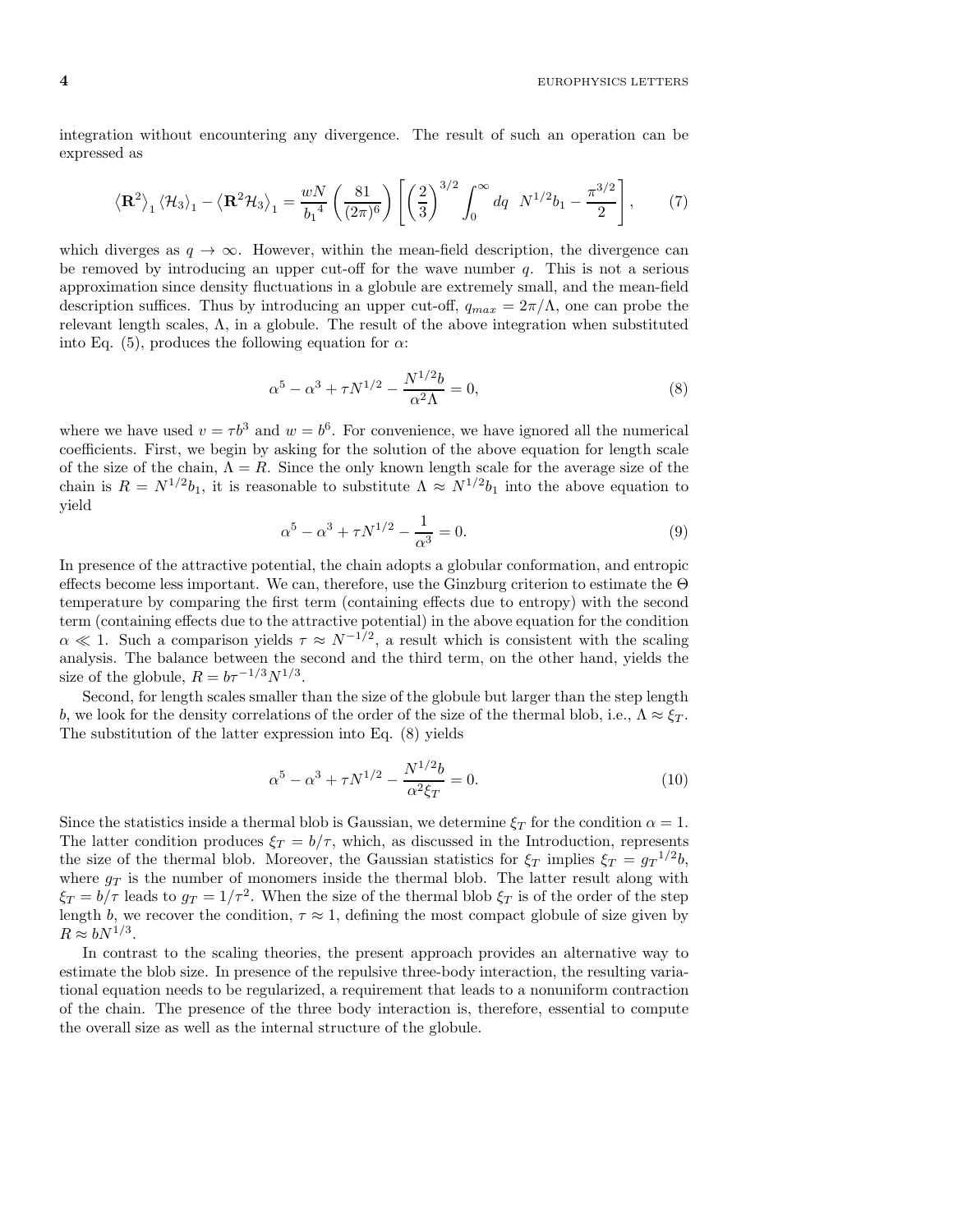Thus our extension of the method of Edwards and Singh to the nonuniform case recovers all the essential features of a globular structure, and yields a simple variational scheme which can be applied to systems with attractive interactions. In the next section we use this approach to study the Rayleigh instability of charged globules in poor solvents.

Polyelectrolytes in poor solvents. - In addition to the two-body attractive and three-body repulsive interactions, the conformation of polyelectrolytes in poor solvents is also governed by the long-range electrostatic interaction between charged monomers. With the increase in the fraction of charges, f, along the chain backbone, a conformational transition occurs from a compact globular state at small  $f$  to a highly extended rod-like state at large  $f$ . This transition is due the repulsive nature of the Coloumb interaction, which at a critical fraction of charges makes the large globular structure highly unstable; the system gains energy by splitting into smaller charged globules connected by a narrow string to form what is commonly known as a pearl-necklace—a string of locally collapsed pearls (globules) [9, 10]. This instability of a charged globule is believed to be similar to the Rayleigh instability of a charged liquid droplet which occurs as soon as its electrostatic energy,  $Q^2 k_B T l_B/e^2 R$ , exceeds the surface energy,  $\gamma R^2$ , i.e.,  $Q > (\gamma R^3 / k_B T l_B)^{1/2} e$  [11, 12], where Q is the charge on the droplet of size R, e is the elementary charge,  $l_B = e^2/4\pi\epsilon k_BT$  is the Bjerrum length,  $\epsilon$  is the dielectric constant of the solvent and  $\gamma$  is the surface tension. As a result of this instability a charged droplet spontaneously breaks up into smaller droplets, placed infinitely apart, each with a charge less than the critical one. However, due to the constraint of chain connectivity the preferred equilibrium conformation of a charged globule is that of a pearl-necklace, which with the increase in f results in a stretched state. Although scaling theories do provide some evidence of the abrupt transition at a critical fraction of the charge from a globule to a stretched state, a clear indication of its being first-order is still missing. In what follows we study in detail the nature of the transition that brings about the Rayleigh instability in a charged globule; the approach we use is the variational method discussed in the last section.

The repulsion between charged monomer is described by the Coulomb interaction given by  $\mathcal{H}_c = \frac{v_c}{2} \int_0^N ds \int_0^N ds' |\mathbf{r}(s) - \mathbf{r}(s')|^{-1}$ , where  $v_c = f^2 l_B$  is the strength of the Coloumb interaction. This electrostatic interaction when included into Eqs. (2) and (5) yields the following equation:

$$
\left\langle \mathbf{R}^2 \right\rangle_1 \left\langle \mathcal{H}_0 - \mathcal{H}_1 - \mathcal{H}_2 + \mathcal{H}_3 + \mathcal{H}_c \right\rangle_1 - \left\langle \mathbf{R}^2 (\mathcal{H}_0 - \mathcal{H}_1 - \mathcal{H}_2 + \mathcal{H}_3 + \mathcal{H}_c) \right\rangle_1 = 0.
$$
 (11)

The additional term that needs to be calculated is given by  $\langle \mathbf{R}^2 \rangle_1 \langle \mathcal{H}_c \rangle_1 - \langle \mathbf{R}^2 \mathcal{H}_c \rangle_1$ . The details of the calculation will be presented elsewhere [14]; here we simply present the result:

$$
\left\langle \mathbf{R}^2 \right\rangle_1 \left\langle \mathcal{H}_c \right\rangle_1 - \left\langle \mathbf{R}^2 \mathcal{H}_c \right\rangle_1 = -\frac{4}{45} \left( \frac{6}{\pi} \right)^{1/2} f^2 l_B N^{5/2} b_1 \tag{12}
$$

The above expression when substituted into Eq. (11) gives the following equation for  $\alpha$ :

$$
\alpha^5 - \alpha^3 + \tau N^{1/2} - \frac{1}{\alpha^3} - \left(\frac{f^2 l_B}{b}\right) N^{3/2} \alpha^2 = 0.
$$
 (13)

The above equation for  $\alpha$  can be solved in the following two limiting cases: when  $f^2 l_B N/b \ll \tau$ , the attractive influence of the two-body interaction dominates, and the comparison of the third and the fourth term yields a globule of size  $R = b\tau^{-1/3} N^{1/3}$ ; in the opposite limit of  $f^2 l_B N / b \gg \tau$ , the repulsive effects of the electrostatic interaction overcomes the attractive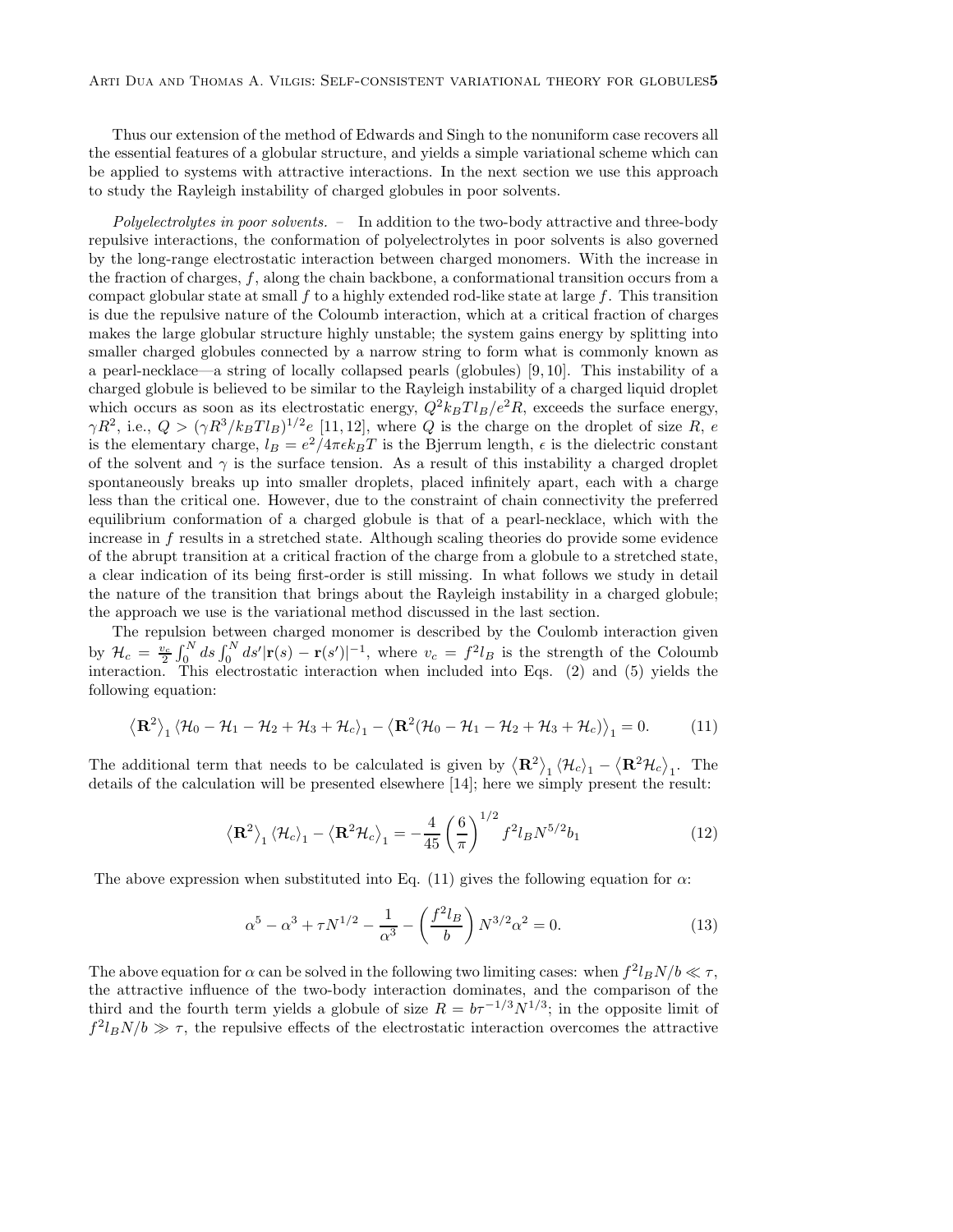6 EUROPHYSICS LETTERS



Fig. 1 – The numerical solution of Eq. (13) for  $\alpha$  is plotted as a function of the strength of the electrostatic energy  $\bar{f} = f^2 l_B N/b$  for  $\tau = 0.5$  and  $N = 1000$ . The region between the dotted lines is the region of coexistence between a globule and an extended state. The bistable equilibrium between these two states is represented by the dashed line, where  $R$  indicates the rod-like extended state and G indicates the globular state; the unstable part of the region is represented by the curve U.  $f_c$  represents the critical fraction of charge at which the first-order transition from a globular to an extended state occurs. The parallel horizontal lines represent regions  $A_1$  and  $A_2$  of equal area.

interaction, and the comparison of the first and the last term yields  $\alpha = (f^2 l_B/b)^{1/3} N^{1/2}$  implying a stretched state,  $R = bN(f^2l_B/b)^{1/3}$ . In terms of the electrostatic blob picture the latter represents the linear arrangement of  $N/g_{el}$  (electrostatic) blobs of size  $\xi_{el} = (f^2 l_B/b)^{-1/3}$ , where  $g_{el} = (l_B f^2/b)^{-2/3}$  is the number of monomers in a blob. Therefore, the expressions obtained from the variational approach are in complete agreement with the scaling predictions [9, 10].

In the intermediate regime,  $\bar{f} = f^2 l_B N/b \simeq \tau$ , Eq. (13) can only be solved numerically. The result is presented in the form of Fig.  $(1)$ , which is a plot of  $\alpha$  as a function of the strength of the electrostatic energy. In the intermediate regime (the region between the dotted lines represented by  $\bar{f}_{min}$  and  $\bar{f}_{max}$ ) the curve folds back on itself to give a bistable equilibrium between a globular state  $(\alpha < 1)$  and a rod-like state  $(\alpha > 1)$ . The coexistence of these two states in the region between the two dotted lines in Fig.1 is a clear indication of the existence of the pearl-necklace structure in this region. Moreover, the abrupt transition from a globular to an extended state is evidently first-order in nature. Therefore, we use the Maxwell equal-area construction to determine the critical fraction of charge  $f_c$  at which the spontaneous Rayleigh splitting of the charged globule occurs. The point  $\bar{f}_c$  in Fig. 1 is the point which ensures that the area under the two curves (represented by  $A_1$  and  $A_2$ ) is equal. The intermediate regime corresponds to the balance between the forces close to the Rayleigh splitting, i.e., when the electrostatic force  $k_B T l_B f^2 N^2 / R_{pn}^2$  becomes equal to the line tension  $k_B T \tau / b$ . The chain extension then scales as  $R_{pn} = (l_B f^2 / b\tau)^{1/2} Nb$ , where  $R_{pn}$  represents the mean size of the pearl-necklace structure.